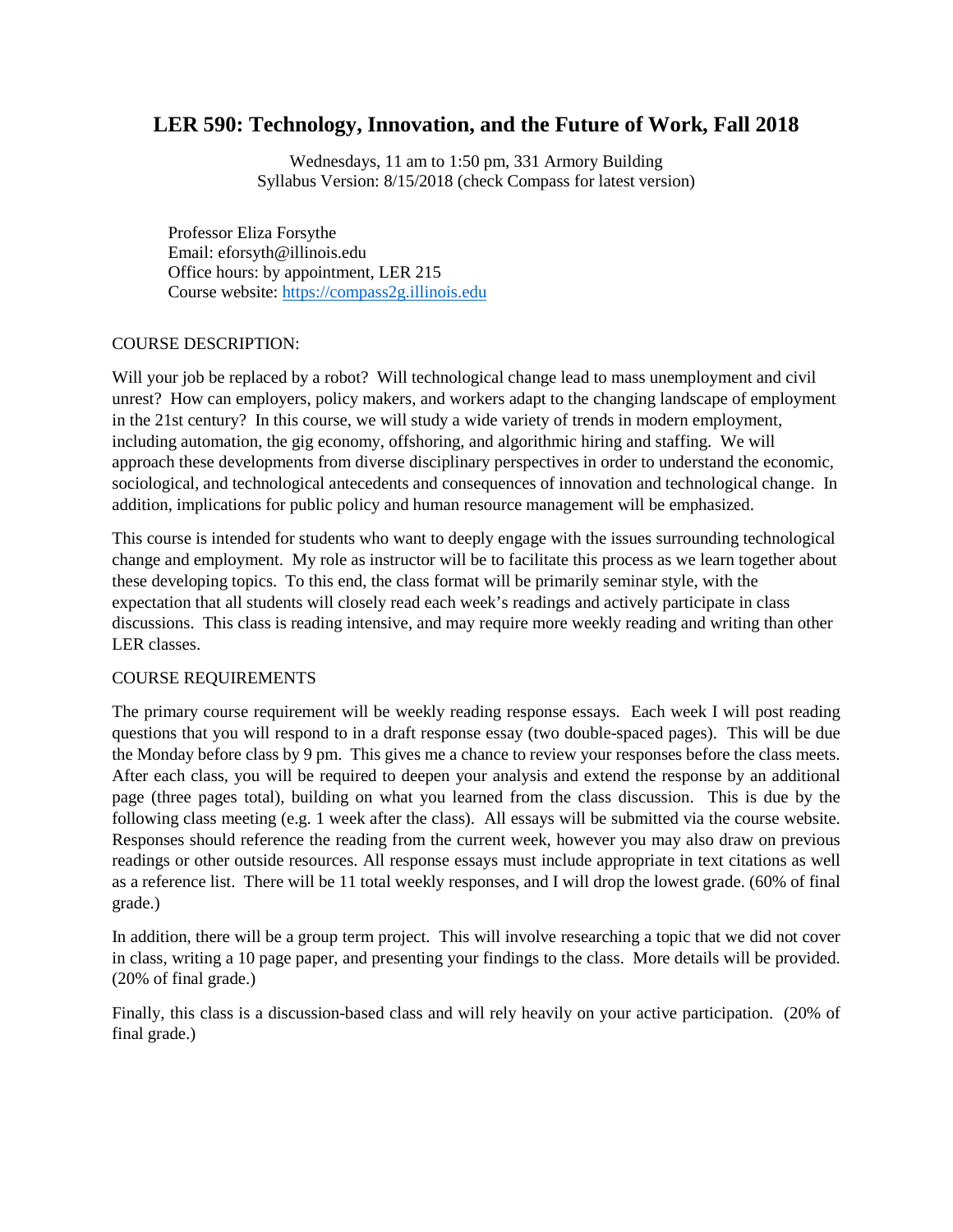#### **LER 590 Syllabus, Fall 2018**

#### COURSE READINGS

There is no required textbook for this class. Most course readings will be available via the course website. You will be required to purchase a digital coursepack from Harvard Business School Publishing for a few of the readings. The link will be available on the course website. Readings will draw from academic articles, popular press articles, business cases and excerpts from the following books:

Beckert, Sven (2014) *Empire of Cotton: A Global History.*

Goldin, Claudia and.Katz, Lawrence F. (2009) *The Race Between Education and Technology*.

Levy, Frank,and Murnane, Richard J. (2004) *The New Division of Labor: How Computers are Creating the Next Job Market*

Weil, David. (2014) *The Fissured Workplace.*

#### COURSE SCHEDULE (Summary)

*Note: A detailed reading list will be provided on the first day of class.* 

Class 1: August 29<sup>th</sup>. Introduction, Course Overview.

## **Module 1: Technological Change**

Class 2: September 5th. Historical Case Study: The Industrial Revolution (Part 1)

Class 3: September 12th. Historical Case Study: The Industrial Revolution (Part II)

*Note: No class on September 19th. There will still be a reading response due, which we'll discuss in class the following week.* 

Class 4: September 26<sup>th</sup>. Task-based View of Technological Change

Class 5: October 3rd. Technological Change and Education

Class 6: October 10<sup>th</sup>. Managing Technological Change

Class 7: October 17<sup>th</sup>. Societal Impacts of Technological Change

*No reading response due this week.* 

## **Module 2: The Changing Structure of Employment**

Class 8: October 24<sup>th</sup>. Topic Overview

Class 9: October 31<sup>st</sup>. Gig Economy

Class 10: November  $7<sup>th</sup>$ . Temporary Help

Class 11: November 14th. Off-Shoring